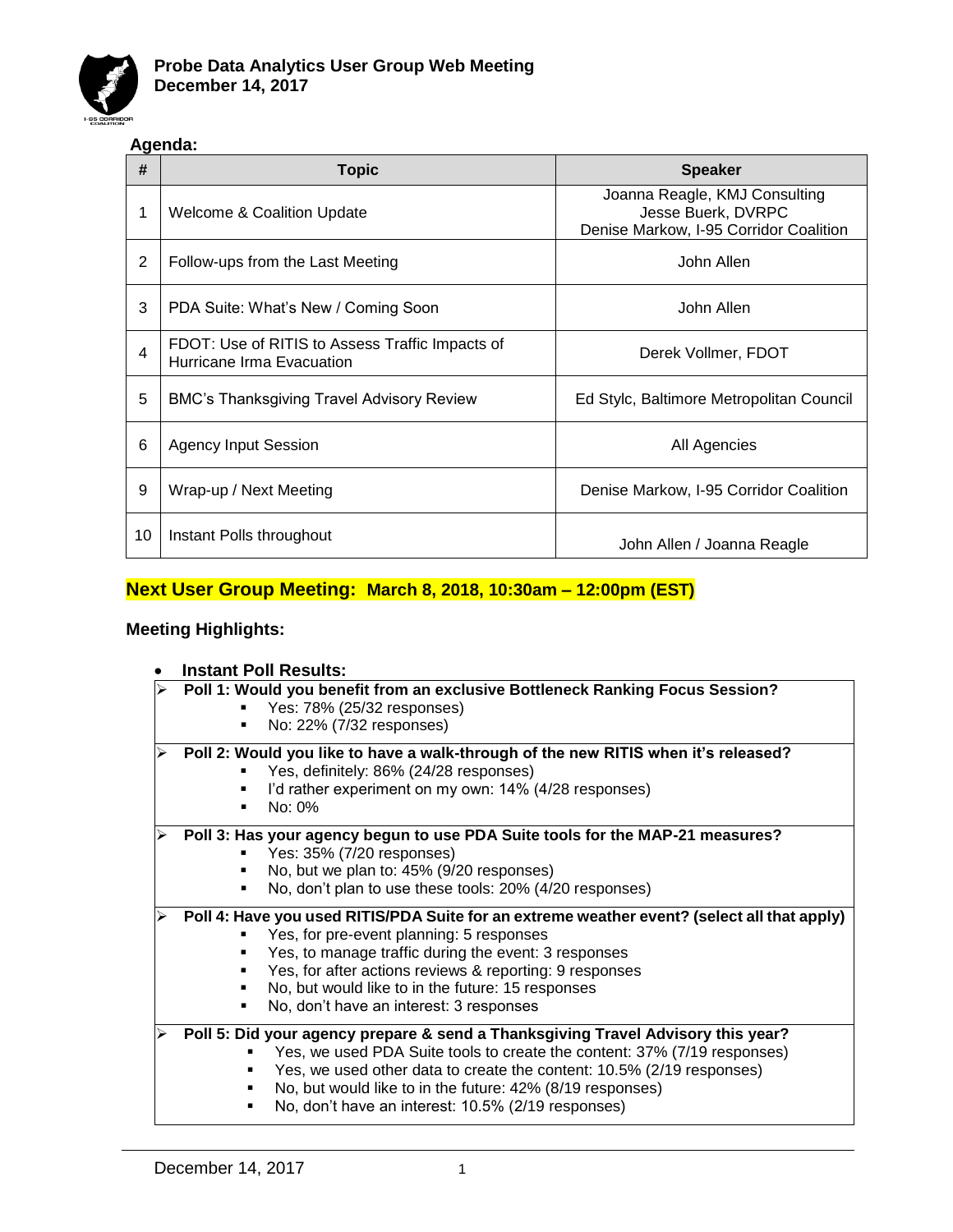

#### • **Welcome & Coalition Update**:

- ➢ Jesse Buerk (DVRPC) welcomed the group, thanked them for their participation and introduced the topics/speakers for the meeting.
- $\triangleright$  Denise Markow reviewed five recent Coalition meetings that have taken place in an effort to keep all apprised of Coalition activities.
	- ➢ Denise described the Crowdsourcing Summit in September held in Philadelphia. There was a total of 70 participants in-person and via web. Six coalition agencies presented about how their agency is using Waze. The Corridor Coalition will take the information from the summit and explore how to deal with policy challenges, procurement issues, and fusion methodologies focusing on agencies use of crowdsourced data operational and planning. As part of the Coalition's current project, "Closing Real-Time data gaps" they will be working with the states to outline approaches, detect challenges, validate data, and visualize/archive data.
	- $\triangleright$  In October, a CAD Integration Webinar was held for a national audience (~90) participants). There were three speakers who discussed lessons they have learned from working to integrate a CAD system into an agency's ATMS, or working with a CAD system alone. A follow-up workshop is being planned for May 2018.
	- ➢ In November, a Volume & Turning Movement Steering Committee meeting was held via web. The technical team updated the steering committee on their results to date. Their mission is to develop ubiquitous volume data over an entire state network instead of having to rely on point data (ATRs) across the network. They are currently working with data sets from other states to determine whether the result accuracy can be repeated. A more formal update will be delivered in February 2018 at the next Steering Committee meeting.
	- $\triangleright$  There were two workshops held in December The first workshop was a Heavy Towing Workshop for Maine that discussed how tow operators could be better integrated into incident management. There will be a follow-up meeting in March 2018. A Connected Autonomous Vehicle (CAV) workshop was also held with 40 attendees representing all of the Coalition member states. During the workshop, next steps agencies considering in preparation for CAV was discussed.
	- ➢ Denise mentioned an upcoming RITIS User Group Meeting (1/18/18) via web which will include updates on MAP-21 and the new NPMRDS.
	- ➢ She reminded everyone that the PDA Suite User Group Meetings will now meet once every four months.
- **Follow-ups from the Last Meeting**: John Allen reviewed three action items from the last PDA Suite User group meeting.
	- $\blacktriangleright$  $1<sup>st</sup>$  Action Item: A request was made to add the day of the week to the date header in the trend map. This has now been deployed and is available for use.
	- $\blacktriangleright$ 2<sup>nd</sup> Action Item: A request was made (from Kelly Wells, NCDOT) to have better capabilities in PDA Suite for arterial signal system analysis which is important for signal system prioritization and evaluation. John noted that PennDOT is now funding a project to build arterial performance measure capabilities in PDA Suite. This project will be approximately a nine-month effort once they receive a notice to proceed. Anticipated release for these tools is third or fourth quarter of 2018.
	- $\blacktriangleright$ 3<sup>rd</sup> Action Item: A request was made to enable MPO boundaries in the MAP-21 Dashboard. This is now deployed and available for use.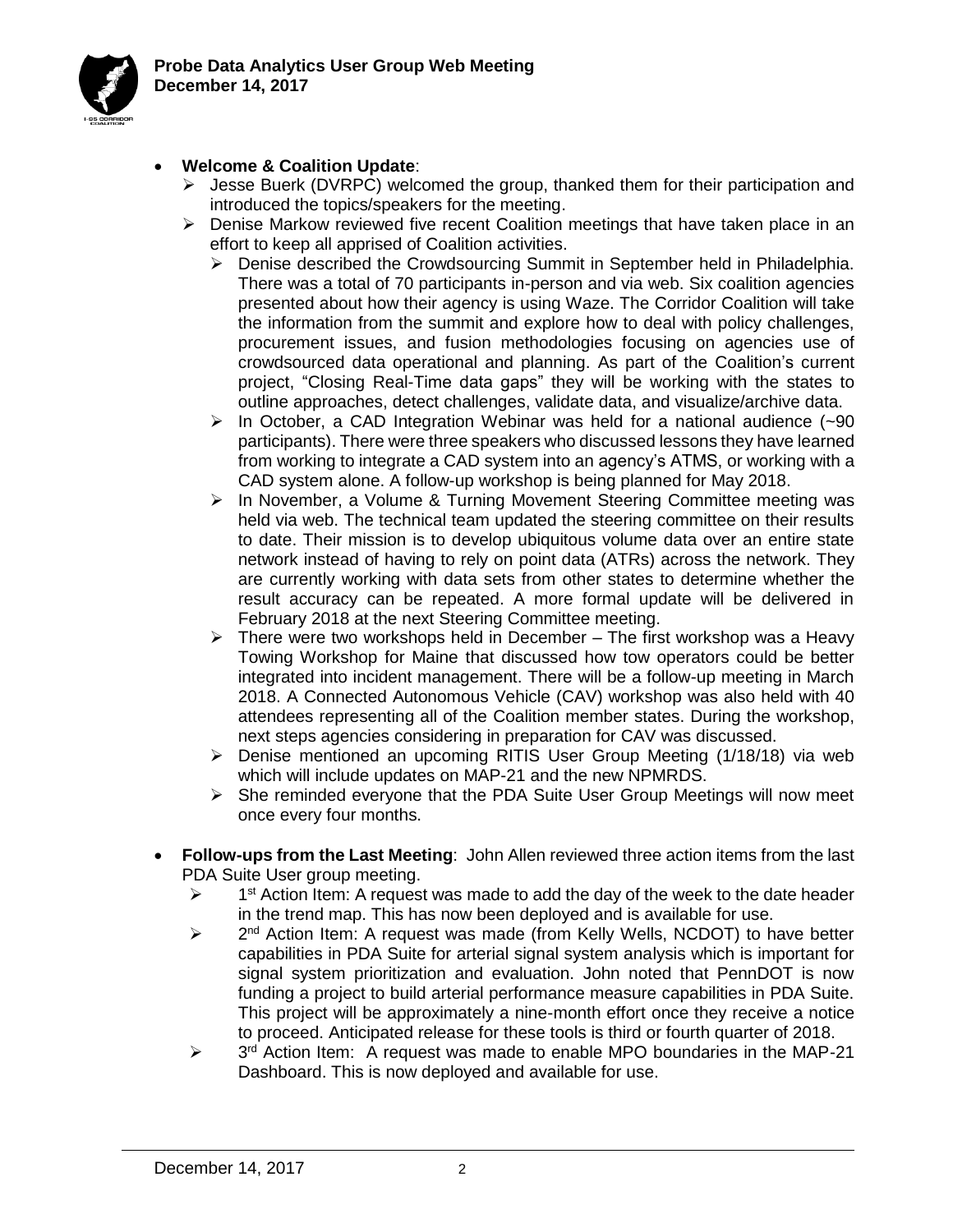

- **PDA Suite: What's new / coming soon:** John Allen discussed new features that have recently been added to the PDA Suite and or will soon be available. Below is an overview of these features.
	- ➢ Ramps can now be selected in **Suite Tools**. John provided screenshots of the feature and discussed how it can be accessed. On the trend map, select region, then select a state and/or county, then select "interchange" in the road classes dropdown which will show all available interchange ramps once "+ add region" is clicked. Alternatively, choose the "map" tab, and choose "interchange" in the road classes dropdown which will allow a shape to be drawn to include desired interchanges directly from the map.
	- ➢ For **Performance Summaries**,
		- $\circ$  The "add another time range" button has been moved from the results page to the query page to streamline workflow.
		- $\circ$  Individual metrics tables are now combined into a single worksheet to improve readability.
	- ➢ Table changes have been made to **Bottleneck Ranking results page**. Results are now bracketed into three different groupings: Bottleneck Profile, Influences, and Base Impact. A base impact is the sum of queue lengths over the duration of the bottleneck. The Base Impact is then weighted by Speed Differential, Congestion, and Total Delay. This improvement was funded by PennDOT to provide additional performance measures that give more insight into bottlenecks. The CATT Lab is developing a new feature to toggle between values and ranking for these three new performance measures. John also mentioned that clicking on a column heading will re-sort the lists from greatest to least value, allowing users to better rank bottlenecks to the metrics that are important to their agency. External tool links have been added to provide Performance Charts and the User Delay Cost Analysis tables. John then gave a demonstration of drilling down into a bottleneck's impact via Performance Charts, User Delay Cost and Congestion Scan, using the I-95 at Girard Ave/Exit 23 bottleneck as an example.

#### *AN INSTANT POLL was conducted find out if users would be interested an exclusive Bottleneck Ranking Focus Session (via web). (see the results at the beginning of this document)*

- ➢ For the **Massive Data Downloader**, a border button has now been added as an option in the county list dropdown, for those states that have boarders with Canada or Mexico. This allows the user to access TMC segment data within five (5) miles of US border crossings.
- ➢ **NPMRDS v2** now has a single resource link: https://npmrds.ritis.org/analytics/resources
- $\triangleright$  John reviewed the major feature deploy status for CY 2017. He pointed out that PennDOT has funded custom graph formatting for exports of performance charts, and bottleneck ranking with new ranking measures. Currently, all Q1, Q2, and Q3 deploys have been completed. Q4 deploys are still in progress.
- $\triangleright$  The deploy summary table for the third quarter has been updated and can be found under the "New Features" tab at:<http://i95coalition.org/projects/probe-data-analytics/>
- ➢ Note: Since the CATT Lab deploys many minor, moderate and major features, functions and bug fixes every quarter, the Deploy Summary Table only includes those deploys most important for users
- $\triangleright$  Since Q2 2106, 11 new features, 41 functional enhancements, and 15 significant bug fixes have been deployed.
- ➢ **RITIS modernization** is in progress. It will have a new look, layout, and features with better integration and better targets user needs.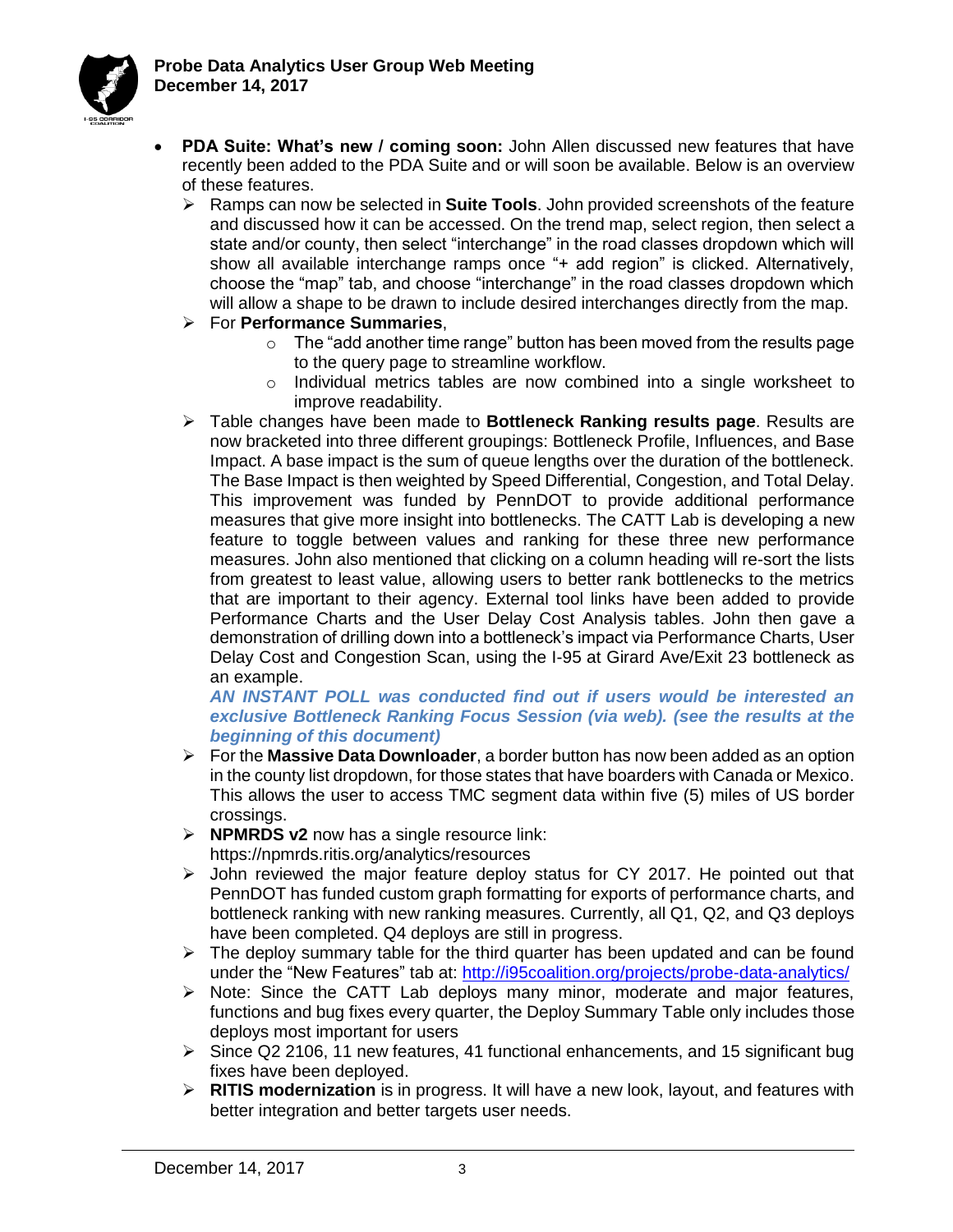

➢ New **MAP-21 Tool features** are being developed that include: an expanded graph timeline for multi-year comparisons, trend-line capabilities to aid in target-setting, and an "easy button" that immediately creates all files and deliverables for submission to FHWA which is pending final format release.

*INSTANT POLLS were conducted find out if users would be interested in a walkthrough of the new RITIS when released and to determine if agencies are using/planning to use the PDA Suite tools for MAP-21 measures. (see the results at the beginning of this document)*

- **Spotlight Presentation: Use of RITIS to Assess Traffic Impacts of Hurricane Irma Evacuation –** Derek Vollmer (FDOT's State ITS Software Engineer) discussed how RITIS was used to assess the traffic impacts of the Hurricane Irma Evacuation.
	- ➢ **Background:** In September 2017, Hurricane Irma was heading towards Florida, and due to it's size, Florida was placed in a state of emergency before landfall. It was originally predicted to hit the east coast of Florida which led to the evacuation of people from the east side of the state. As the storm approached, the path drifted west, and then people had to be evacuated from the western coast of Florida. Approximately 6.3 million people were ordered to evacuate due to the storm.
	- $\triangleright$  Emergency shoulder use (ESU) was implemented on I-75 from the Florida Turnpike to the Georgia state line, and from Tampa to west of Orlando on I-4.
		- o On I-75, ESU was implemented from September 7 until September 9, 2017. Roadside Assistance helped 509 motorists with minor crashes, (no fatalities).
		- $\circ$  On I-4, ESU was only implemented for approximately five hours on September 9, 2017 Roadside Assistance helped 26 motorists, (no fatalities).
	- ➢ Emergency shoulder use was implemented instead of one-way evacuation for the following reasons:
		- o Able to use the shoulders overnight
		- o Allowed emergency vehicle access from the opposing direction
		- $\circ$  Allowed post storm response convoys to move into Florida before returning traffic began
	- $\triangleright$  Derek explained how FDOT used RITIS and the PDA Suite Tools to assess their ESU for Hurricane Irma.
		- o RITIS stores FDOT's microwave vehicle detector data. For this analysis, data was recorded as 5-minute data. RITIS also stores their real time HERE Probe Data feeds, as well as all of their incidents from their SunGuide Transportation Management Software.
		- $\circ$  RITIS allows them access to the historical HERE probe data, which they use for data along I-75 (between Gainesville and the Georgia State line; and between Jacksonville and Tallahassee on I-10) where they do not have ITS devices.
		- o FDOT's SunGuide Transportation Management Software is deployed in each district/region on a private ITS network. It is physically separate from their DOT network. In order to use this data without RITIS, they would have to request exports from each of their deployments, extract the data, and change it into a format they can use.
		- o They now use the RITIS Detector Tool which makes it easy for them to select detectors they want to use for analysis. This tool exports the data and provides it in a CSV format that is easy to use.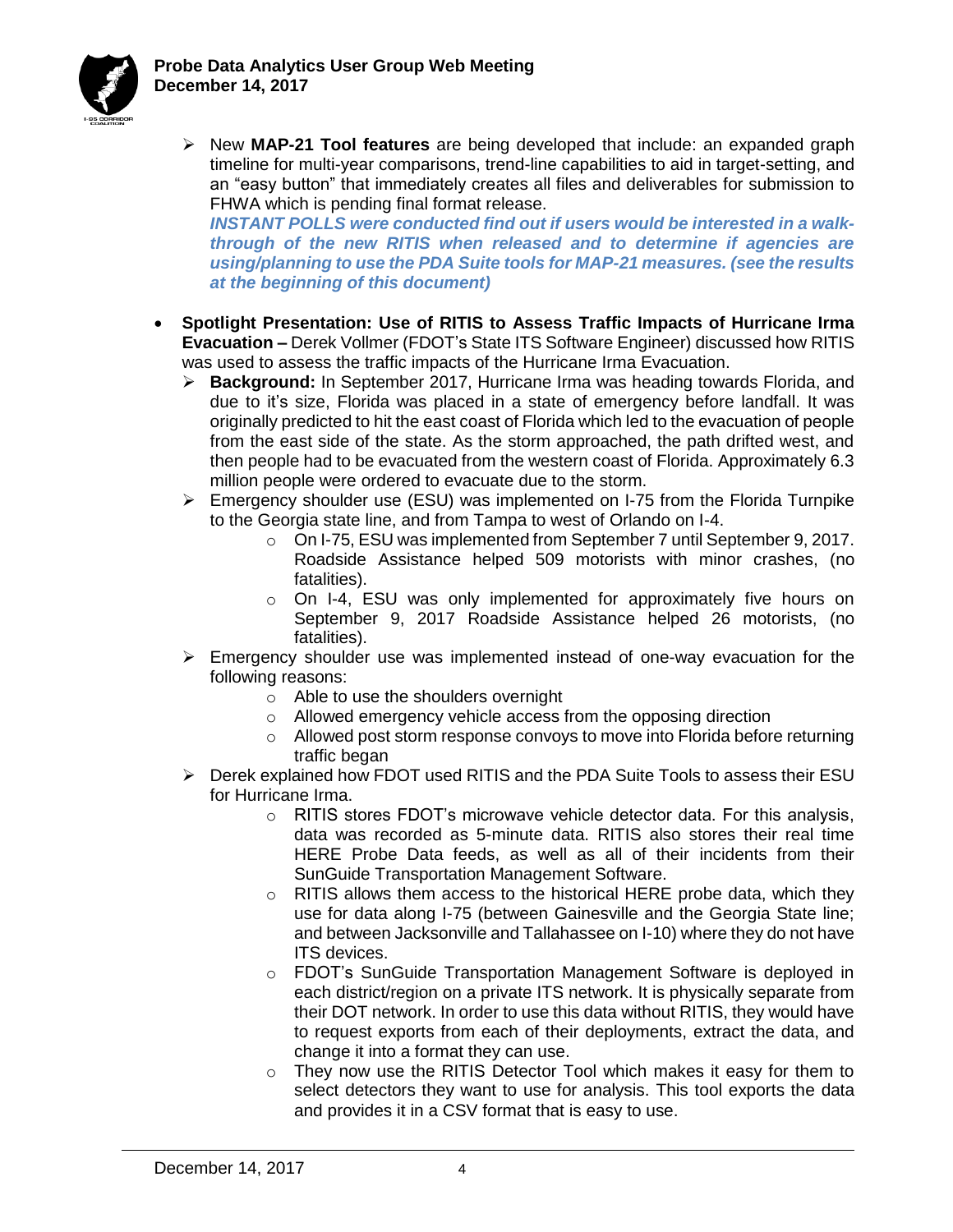

- o Graphs showing volume data collected through RITIS were provided. Derek discussed graphs illustrating evacuation travel time during peak hours, off-peak hours, and 24-hour averages.
- $\circ$  HERE probe data was used to assess speeds on I-75 from the Florida Turnpike to the Georgia State line. Derek showed a PDA Suite congestion scan and noted that data from ITS videos supported the information (accordion effect) shown in the congestion scans but did not show up in their ESU model. Based on their observations and the congestion scans, FDOT will be rerunning their models to try to account for this driver behavior.
- o Graphs of I-75 were presented illustrating historical average speeds and speeds during evacuations including impacts of the emergency shoulder use.
- $\triangleright$  In summary, FDOT uses RITIS to complete analyses where they do not have ITS device data. Detector Explorer makes it easier to retrieve ITS device data anywhere within the state. Congestion Scans show pockets of congestion and pockets of free flow traffic.
- ➢ John Allen noted that people who have access to RITIS also have access to the Detector tool, as long as their agency is having detector data fed into it.
- $\triangleright$  John commented that the CATT Lab is modernizing the interface and enhancing the functionality of the Detector Explorer interface to make it more user-friendly.
- ➢ John stated that there are use cases available at<http://i95coalition.org/forum/> to show two different ways RITIS can be used for extreme weather events. *AN INSTANT POLL was conducted find out if users have used RITIS/PDA Suite for an extreme weather event. (see the results at the beginning of this document)*
- **Quick-hitter: Thanksgiving Weekend 2017 Travel Advisory –** Ed Stylc (BMC Planner Analyst) briefly summarized what the Baltimore Metropolitan Council did for their Thanksgiving Travel Advisory in regards to their website. Thanksgiving advisory includes more than coastal travel so there is more data for travelers to view.
	- $\triangleright$  They used tabs to organize the trend map results, so travelers don't have to scroll down the web page which is faster for the user.
	- $\triangleright$  They included static maps illustrating the worst travel hours at varying geographic levels including region, city, and corridor.
	- ➢ They included an animated Trend Map for folks to find their best route for traveling over Thanksgiving Weekend.
	- ➢ Ed coordinated with Maryland Transportation Authority (MDTA) on the best times to travel. Ed used the PDA Suite to corroborate the MDTA findings.
	- $\triangleright$  John asked Ed if they only used two days for the Thanksgiving Weekend analysis as compared to five days for the Labor Day analysis for better visuals. Ed responded that this was part of the reason, but he also read many articles about Thanksgiving travel that mostly focused on Tuesday and Wednesday departure. Ed also did an analysis for the return day because it is known as the worst travel day around Thanksgiving, so he will compare his to analyses to each other.
	- $\triangleright$  John asked Ed if he received feedback about the new website design. Ed responded that their number of hits has increased. The last time he did a Thanksgiving weekend analysis was when the Baltimore Sun interviewed them.
	- $\triangleright$  John commented that the CATT Lab created a process and a graphic based off of Waze's Thanksgiving week graphic. This can be found on the Probe Data Analytics Suite Forum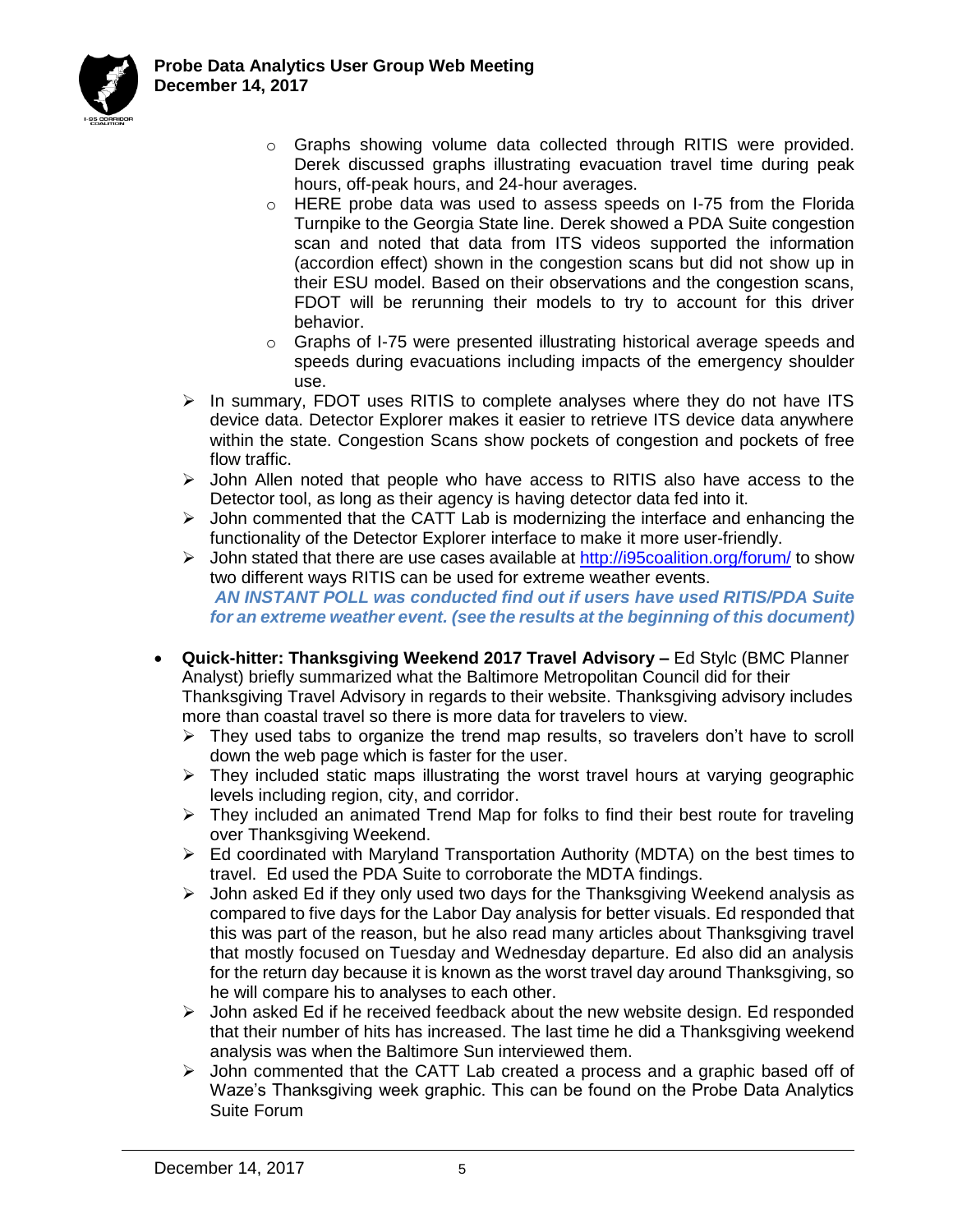



(http://i95coalition.org/forum/viewtopic.php?f=6&t=267&sid=3352c59185b361e056e7 4a5835c8921d).

- ➢ *Ed commented that once the analysis format has been set up for each holiday, it becomes easier to use each year because the PDA Suite just needs to be rerun each year.*
- $\triangleright$  Denise asked Ed if they have thought about running a comparison between their results and Waze results. Ed responded that they have not done this yet, but would like to.

*AN INSTANT POLL was conducted find out if users prepared & sent a Thanksgiving Travel Advisory this year. (see the results at the beginning of this document)*

### • **Agency Input Session**

- ➢ Jesse Buerk (DVRPC) asked Derek if FDOT plans on using the analysis shared today to complete an assessment of how things went, and if he thinks this will change how they complete an evacuation in the future. FDOT noted that they will definitely employ the emergency shoulder use in the future. The state is currently doing an analysis to determine where/when they might employ additional emergency shoulder use in the future. They plan on running their VISSIM model for feasibility and calibrating with the RITIS/PDA Suite information for real world conditions.
- ➢ Jesse Buerk (DVRPC) asked how people have used the PDA Suite Tools for MAP-21 performance measures.
	- $\circ$  Ed Stylc (BMC) answered that they have used it for Level of Travel Time Reliability (LOTTR), but they are not reporting any of it publicly yet.
	- $\circ$  Daivamani Sivasailam (MWCOG) responded that they have done similar work, but want to compare PDA Suite results with their own analysis. Jesse asked him to share this when it is completed, and he agreed. Jesse noted that it would be interesting to hear what analyses other states are doing and their results.
	- o Kelly Wells & Nathan Webster (NCDOT) responded that they have pulled their 2017 results for Level of Travel Time Reliability (LOTTR) & Truck Travel Time Reliability (TTTR), and they want to pull 2012-2017 summary data to use in target setting. Kelly Wells (NCDOT) mentioned that she's been emailing with Michael Pack about this and he said it really just comes down to the easy button. Jesse (DVRPC) mentioned they had an FHWA workshop, where they discussed the easy button, and it appears that DOTs are especially really looking forward to the easy button.
	- $\circ$  Jessica VanDenBogaert (FDOT) mentioned that they are using consultant calculations, for 2014-2016, for all the states and MPOs. She also mentioned that the Non-Interstate Level of Travel Time Reliability (LOTTR) was highly variable from year to year.
	- $\circ$  Jesse offered that at a future meeting it would be interesting to hear what agencies are finding when they run their analyses. He also noted that targets may vary greatly within a state and that the PDA Suite tools would be helpful for calculating this information.
- $\triangleright$  Jesse mentioned how easy it is to use the tools and run initial scans. He asked Kelly to discuss her experience. Kelly mentioned that right before Thanksgiving, she was asked, internally at NCDOT (regarding HPMS) for a large number of data elements and she was able to run three of the four different performance measures in only five minutes for a meeting. At the meeting they indicated that they need many more data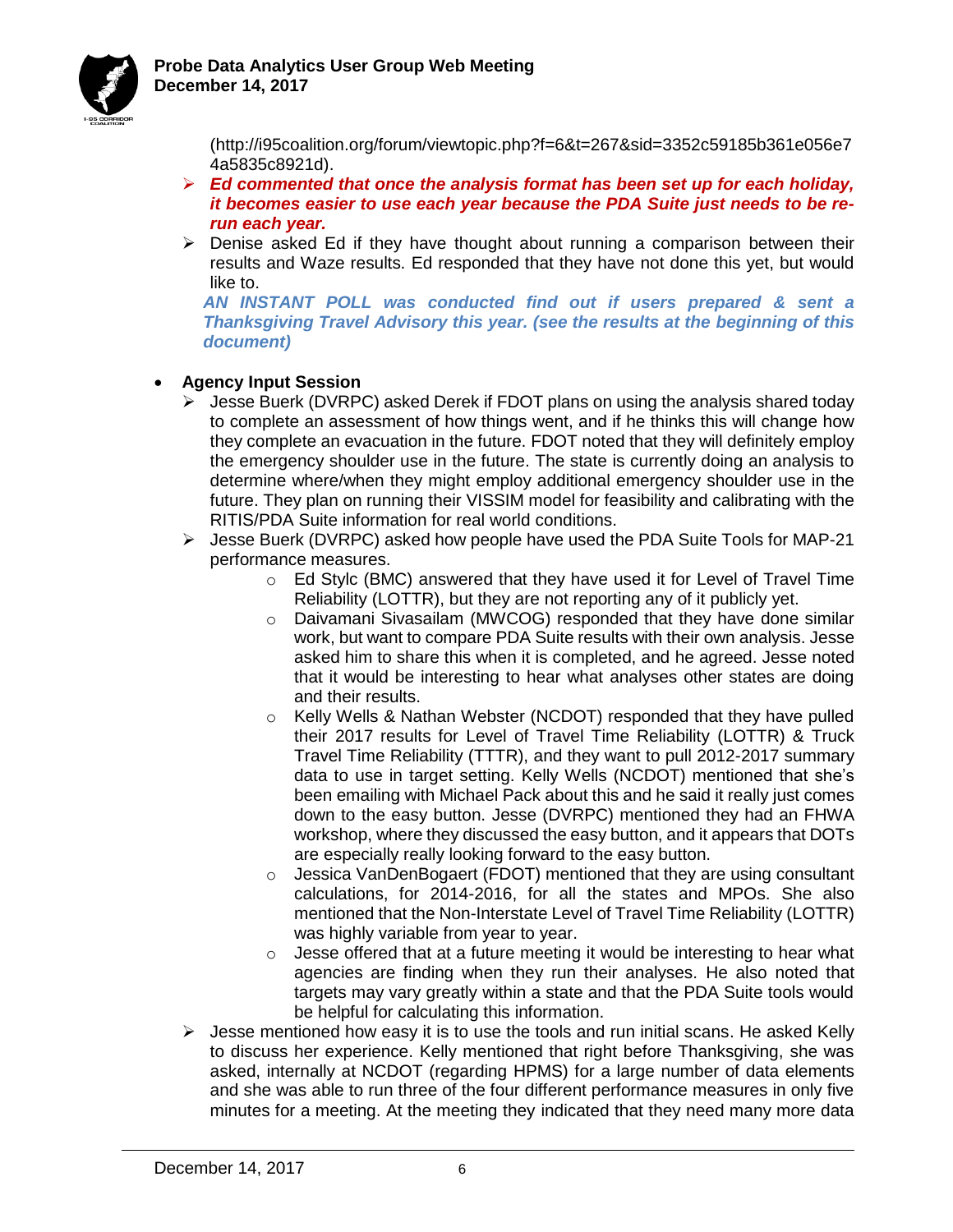

points. Kelly spoke to Michael Pack about this question and he reiterated the functionality of their easy button and noted that it will include all of the information agencies will need. Kelly noted that with the investment made in the PDA Suite, participating agencies will have the ability to use the easy button. Jesse noted that folks on the webinar should share the information about these tools to others within their agency that are not aware of them.

- ➢ John noted that if an agency has RITIS and PDA Suite, anyone within that agency can request a log-in. MPOs within your region/state are also able to use the data and consultants, working on behalf of an agency, would also be able access the tools. Each agency (and also consultants) will need to have executed a Data Use Agreement before using the data.
	- o **Accessing RITIS**  <https://www.ritis.org/register/>
	- o Note: If your agency purchases PDA Suite tools, you can also gain access through this link. (only one log-in is needed to access both sets of tools)
- **Wrap Up** Denise Markow thanked the users for participating. The next PDA Suite User Group meeting is planned for March 8, 2018 from 10:30am – 12:00pm (EST).

| <b>PDA Suite and I-95 Corridor Coalition:</b> |                                          |  |  |  |
|-----------------------------------------------|------------------------------------------|--|--|--|
| Denise Markow                                 | 301.789.9088 or dmarkow@i95coalition.org |  |  |  |
| <b>PDA Suite Technical Support:</b>           |                                          |  |  |  |
| vpp-support@ritis.org or John Allen           | jallen35@umd.edu                         |  |  |  |
| Logistics:                                    |                                          |  |  |  |
| Joanna Reagle                                 | 610.228.0760 or jreagle@kmjinc.com       |  |  |  |

# **CONTACT INFO:**

#### **ACTION ITEMS**:

| # | <b>Action Item</b>                                                                                                                                                     | Whom            | <b>Status</b> |
|---|------------------------------------------------------------------------------------------------------------------------------------------------------------------------|-----------------|---------------|
| 1 | Contact Denise to become a part of the Coalition effort, and<br>receive personal assistance for the Closing Real Time Data<br>Gaps project.                            | All<br>Agencies |               |
| 2 | Contact Denise if interested in participating on the Planning<br>All<br>Committee for the CAD Integration Webinar follow-up<br>Agencies<br>workshop to be held in May. |                 |               |
| 3 | Contact CATT Lab to get detectors integrated to RITIS.                                                                                                                 | All<br>Agencies |               |
| 4 | Contact John to present a Quick-Hitter in a future meeting                                                                                                             | All<br>Agencies |               |
| 5 | RITIS/PDA Suite users should share the information about<br>these tools to others within their agency that are not aware of<br>them.                                   | All<br>Agencies |               |